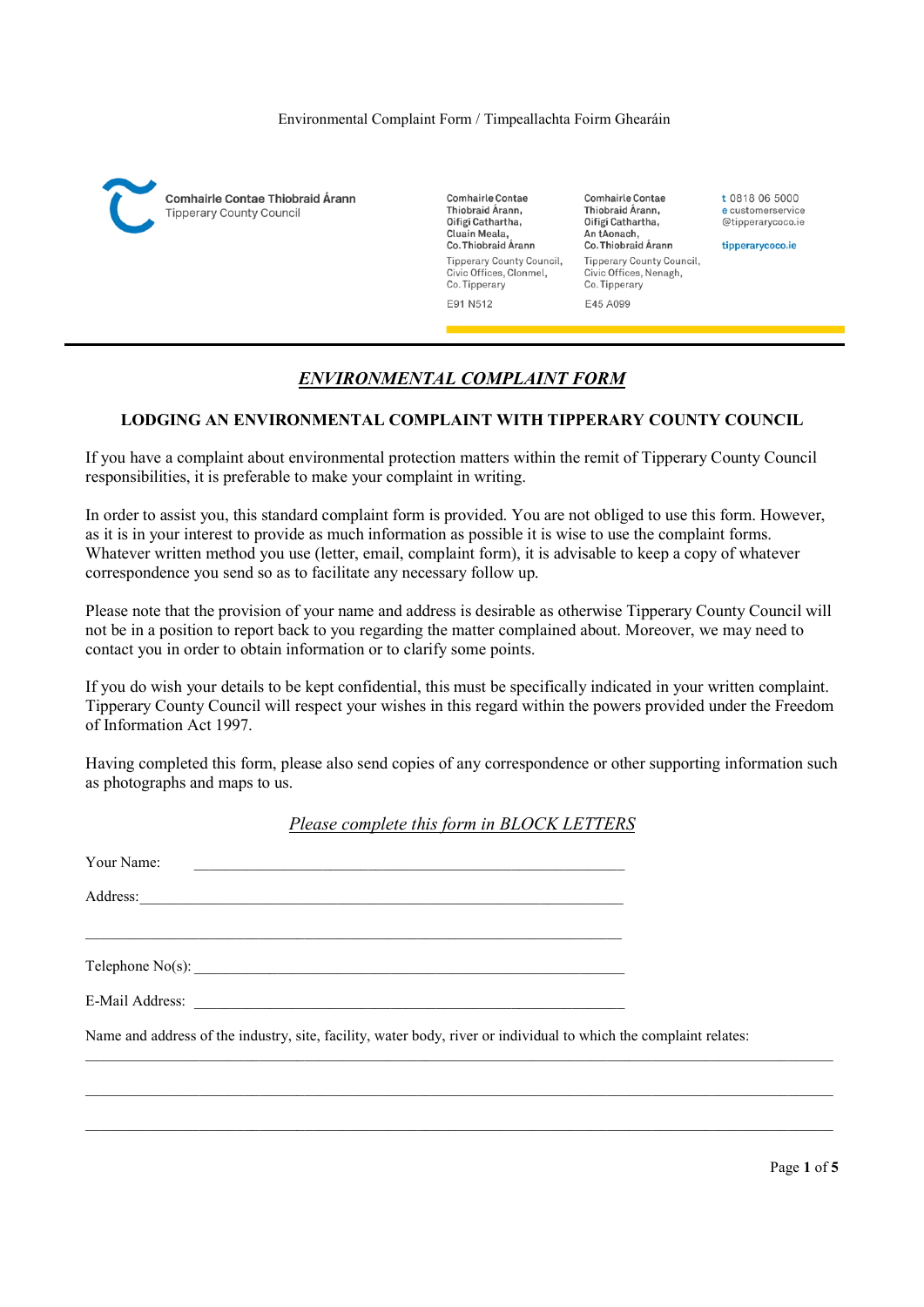#### Environmental Complaint Form / Timpeallachta Foirm Ghearáin

Location, Address and Sketch Map: Please use the space below to give directions to this location and to draw a sketch map of the location in question. The use of recognisable landmarks as reference points would be helpful e.g. main road, hotel, garage, signposting, map co-ordinates if possible. Please use another page if necessary.

The fullest possible account of facts giving rise to the complaint (INCLUDING TIME, DATE AND DURATION OF OCCURRENCE) should be provided. The description should be as specific as possible and concentrate on the facts surrounding the issue being complained about. Note that details such as vehicle registration numbers are of particular assistance to complaint investigation.

 $\mathcal{L}_\mathcal{L} = \mathcal{L}_\mathcal{L}$ 

 $\_$  , and the set of the set of the set of the set of the set of the set of the set of the set of the set of the set of the set of the set of the set of the set of the set of the set of the set of the set of the set of th

 $\_$  , and the set of the set of the set of the set of the set of the set of the set of the set of the set of the set of the set of the set of the set of the set of the set of the set of the set of the set of the set of th

 $\mathcal{L}_\mathcal{L} = \mathcal{L}_\mathcal{L}$ 

 $\mathcal{L}_\mathcal{L} = \mathcal{L}_\mathcal{L}$ 

 $\_$  , and the set of the set of the set of the set of the set of the set of the set of the set of the set of the set of the set of the set of the set of the set of the set of the set of the set of the set of the set of th

 $\_$  , and the set of the set of the set of the set of the set of the set of the set of the set of the set of the set of the set of the set of the set of the set of the set of the set of the set of the set of the set of th

### Confidentiality:

| Do you wish your name to be kept confidential? YES / NO |  |
|---------------------------------------------------------|--|
|---------------------------------------------------------|--|

Will you be available to attend court if legal action is necessary? YES / NO

Signed:

 $Date:$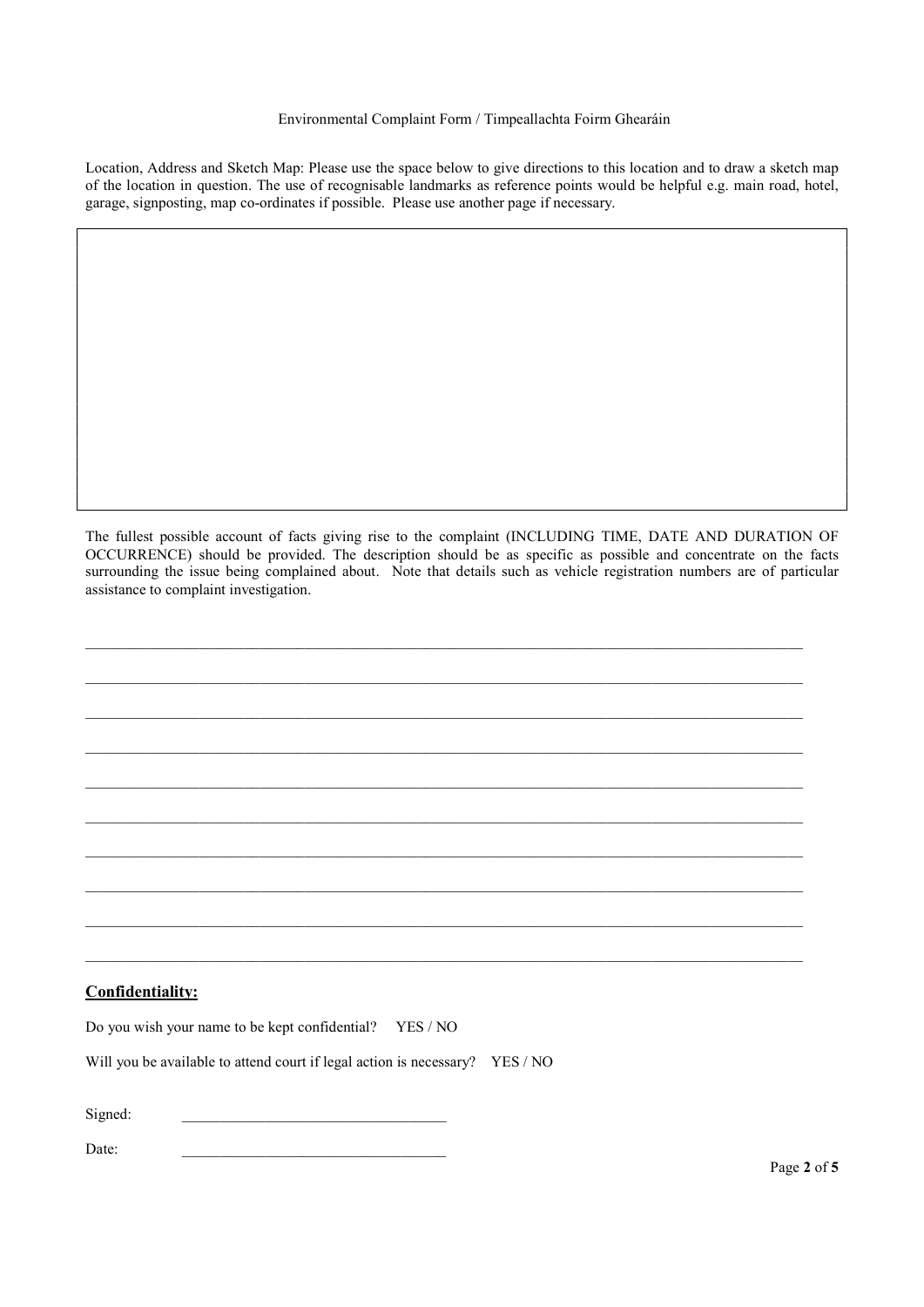Environmental Complaint Form / Timpeallachta Foirm Ghearáin

Thank you for your assistance in completing this form.

This form should be forwarded to the Environment Section, Tipperary County Council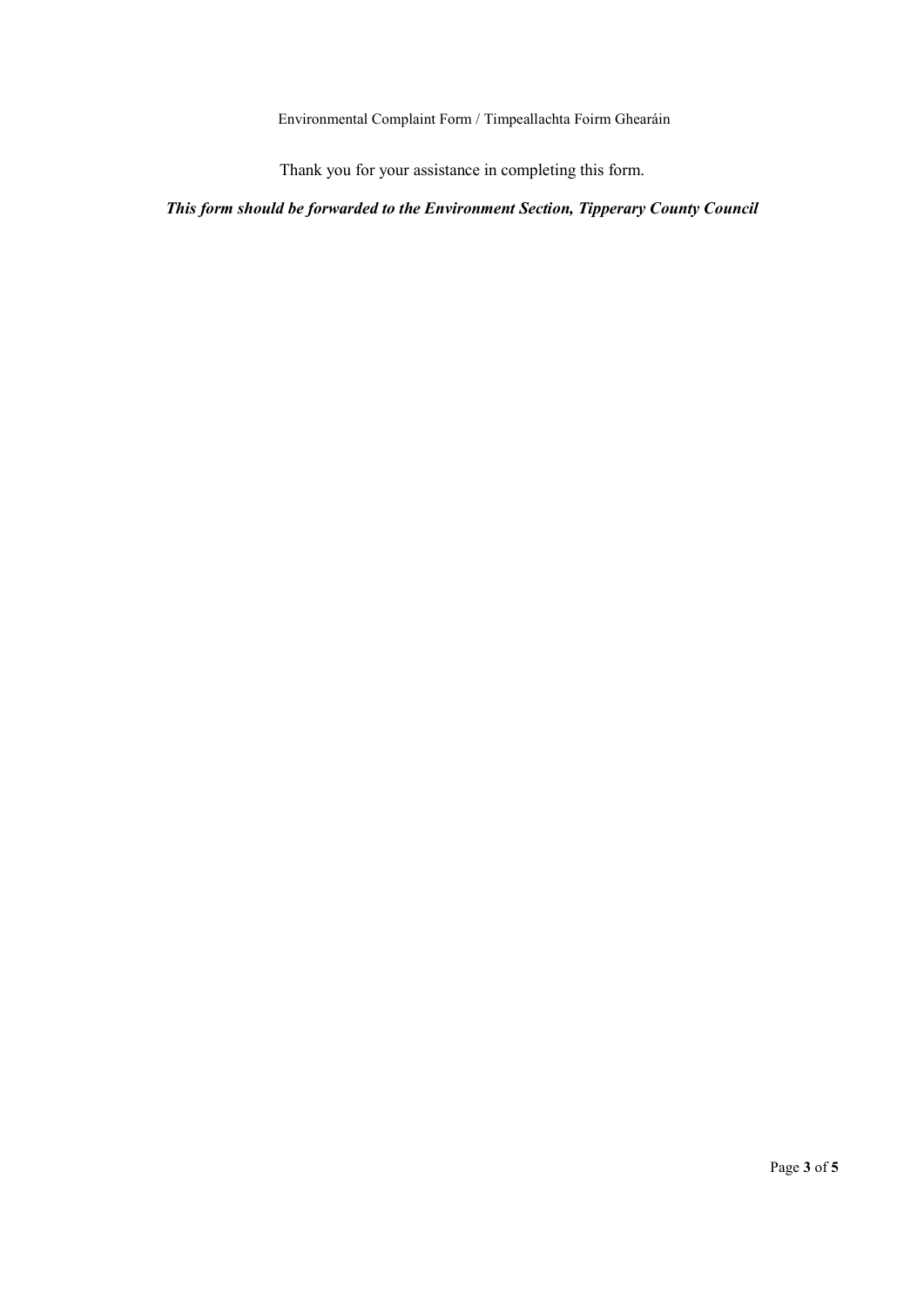Environmental Complaint Form / Timpeallachta Foirm Ghearáin



**Comhairle Contae** Thiobraid Árann, Oifigí Cathartha, Cluain Meala, Co. Thiobraid Árann Tipperary County Council, Civic Offices, Clonmel. Co. Tipperary

Thiobraid Árann, Oifigí Cathartha, An tAonach, Co. Thiobraid Árann Tipperary County Council, Civic Offices, Nenagh, Co. Tipperary

**Comhairle Contae** 

# TIMPEALLACHTA FOIRM GHEARÁIN

## GEARÁN TIMPEALLACHTA A DHÉANAMH LE COMHAIRLE CHONTAE THIOBRAID ARANN

Má tá gearán agat faoi ghnéithe chosaint na timpeallachta atá faoi chúram Chomhairle Chontae Thiobraid Arann, is fearr go ndéanfá do ghearán i scríbhinn.

Chun cabhrú leat, tá an fhoirm chaighdeánach gearáin á sholáthar duit. Níl aon dualgas ort an fhoirm seo d'úsáid. Mar sin féin, ós rud é gurab ar do leas an oiread eolais agus is féidir a thabhairt bheadh sé ciallmhar na foirmeacha gearáin a úsáid. Pé modh scríofa a úsáideann tú (litir, r-phost, foirm ghearáin), moltar cóip de pé comhfhreagras a sheolann tú a choimeád chun aon iarbheart atá riachtanach a éascú.

Tóg ceann de go bhfuil soláthar do ainm agus do sheoladh inmholta mar mura dtugann tú iad ní bheidh Comhairle Chontae Thiobraid Arann in ann tuairisc ar ais a thabhairt duit faoin ngné gur dhein tú gearán faoi. Ina theannta san, tharlódh sé go gcaithfimis teagmháil a dhéanamh leat chun eolas a fháil nó chun pointí áirithe a shoiléiriú.

Má theastaíonn uait do shonraí-se a choimeád faoi rún, ba cheart é sin a rá go sonrach san ngéarán scríofa agat. Beidh urraim i leith do mhian faoin rún sin ag Comhairle Chontae Thiobraid Arann laistigh des na cumhachtaí soláthraithe faoin Acht um Shaoráil Faisnéise 1997.

Nuair a bheidh an fhoirm seo líonta agat, cuir cóipeanna de aon chomhfhreagras, nó d'aon eolas tacaíochta atá agat mar grianghraif agus léarscáileanna chugainn.

### Líon isteach an fhoirm seo le BLOC LITREACHA

| Do Ainm:<br>the control of the control of the control of the control of the control of the control of the control of the control of the control of the control of the control of the control of the control of the control of the control |  |
|-------------------------------------------------------------------------------------------------------------------------------------------------------------------------------------------------------------------------------------------|--|
| Seoladh: <u>Charles and Charles and Charles and Charles and Charles and Charles and Charles and Charles and Charles and Charles and Charles and Charles and Charles and Charles and Charles and Charles and Charles and Charles </u>      |  |
|                                                                                                                                                                                                                                           |  |
| Uimhir Theileafóin:<br><u> 2000 - Jan James James Jan James James James James James James James James James James James James James Jam</u>                                                                                               |  |
| Seoladh ríomh-phoist:                                                                                                                                                                                                                     |  |
| Ainm agus seoladh an tionscail, na h-áise, an stráice uisce, na h-abhann nó an duine go mbaineann an gearán leis:                                                                                                                         |  |
|                                                                                                                                                                                                                                           |  |
|                                                                                                                                                                                                                                           |  |

Seoladh an tSuímh agus Breac léarscáil: bain úsáid as an spás thíos chun treoir a thabhairt don suíomh seo agus tarraing breac léarscáil den suíomh i gceist. Chabhródh sé dá n-úsáidfí sainchomharthaí tíre mar phointe tagartha mar bóthar príomha, tigh ósta, garáiste, comhartha bóthair, tagairt eangaí ma's féidir. Bain úsáid as leathanach eile, ma's gá.

t 0761 06 5000

tipperarycoco.ie